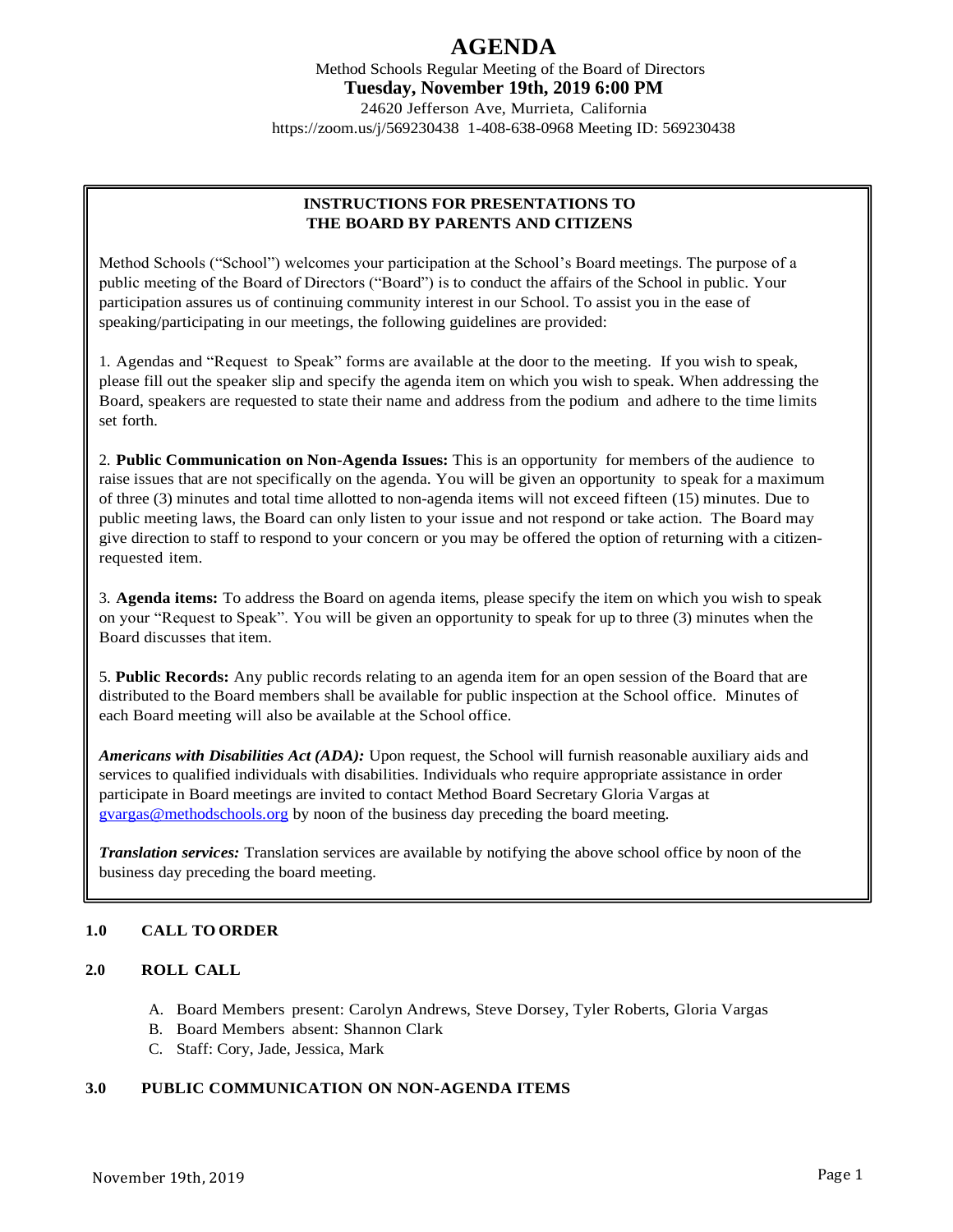# **AGENDA**

Method Schools Regular Meeting of the Board of Directors

#### **Tuesday, November 19th, 2019 6:00 PM**

24620 Jefferson Ave, Murrieta, California

https://zoom.us/j/569230438 1-408-638-0968 Meeting ID: 569230438

No individual presentation shall be for more than three (3) minutes and the total time for this purpose shall not exceed fifteen (15) minutes. Ordinarily, Board members will not respond to presentations and no action can be taken. However, the Board may give direction to staff following a presentation.

# **4.0 REPORTS**

- **4.1 Marketing Update-** up 81% in current enrollments compared to last year at this time. Expect to see these numbers remain and hope to gain momentum.
- **4.2 Staffing Update-** Grown tremendously. Quarterly performance reviews tomorrow, 11/20/20.
- **4.3 Product Update-** Heavily focused on academic achievement and growth. Quarterly data review will be this Friday 11/22. More competency-based approach. SmartFox is approved as a vendor by UC but need to adhere to Quality Matters requirements. Feature: report bullying button.
- **4.4 Financial Report-** Board Report, October 2019

### **5.0 ANNOUNCE CLOSED SESSION ITEMS**

**6.0 PUBLIC COMMENT ON CLOSED SESSION ITEMS** General public comments on any closed session item that will be heard. The Board will limit comments to no more than 3 minutes.

### **7.0 ADJOURN TO CLOSED SESSION- NA**

#### **8.0 OPEN SESSION**

#### **9.0 DISCLOSURE OF CLOSED SESSION ACTIONS**

#### **10.0 ACTION ITEMS**

**10.1 EM Speed Annual Service Budget-** \$180,000 proposed budget **:** group of students who are athletes, on track to go to Division 1, or professional sport career track. AB 1507 doesn't allow facility in contiguous county, but our athletic programs comply with ruling. \$180,000 should cover about three months, we will revisit January 2020.

Motion: Carolyn, Second, Gloria Aye: 4 Nay: 0

**10.2 Staff Bonus-** Proposed for 11/30 payroll for all employees, prorated for part-time employees Motion: Steve, Second, Carolyn

Aye: 4 Nay: 0

**10.3 Board Policy Manual-** Revised Board Policy Manual includes all previously approved policies and eight new or revised policies for approval (professional development policy, promotion/retention policy, remote work policy, suicide prevention policy, English learner policy, Section 504 policy, students with special needs policy, independent study policy)

Motion: Steve, Second, Gloria Aye:4 Nay:0

## **11.0 INFORMATION/DISCUSSION/ACTION**

# **11.1 Brown Act Updates**

#### **12.0 CONSENT ITEMS**

All matters listed under the consent agenda are considered by the Board to be routine and will be approved/enacted by the Board in one motion in the form listed below. Unless specifically requested by a Board